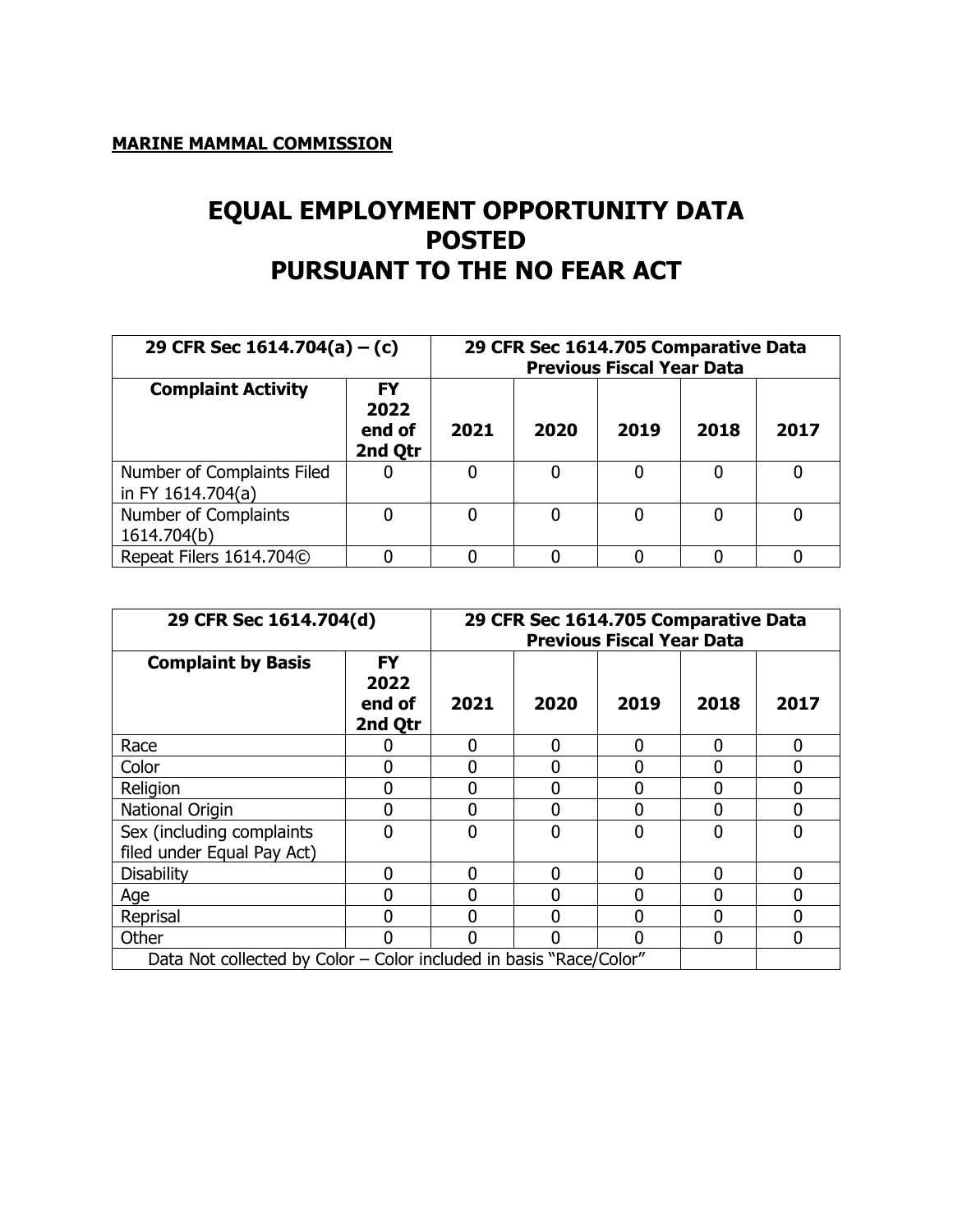| 29 CFR Sec 1614.704(e)            |                                        | 29 CFR Sec 1614.705 Comparative Data<br><b>Previous Fiscal Year Data</b> |                |                |                |                  |
|-----------------------------------|----------------------------------------|--------------------------------------------------------------------------|----------------|----------------|----------------|------------------|
| <b>Complaints by Issue</b>        | <b>FY</b><br>2022<br>end of<br>2nd Qtr | 2021                                                                     | 2020           | 2019           | 2018           | 2017             |
| Appointment/Hire                  | 0                                      | 0                                                                        | $\mathbf 0$    | $\mathbf 0$    | 0              | $\mathbf 0$      |
| <b>Assignment of Duties</b>       | $\mathbf 0$                            | 0                                                                        | $\mathbf 0$    | $\mathbf 0$    | 0              | $\mathbf 0$      |
| Awards                            | $\mathbf 0$                            | $\mathbf 0$                                                              | 0              | $\mathbf 0$    | $\mathbf 0$    | $\mathbf 0$      |
| Conversion to Full-time           | $\overline{0}$                         | 0                                                                        | $\mathbf 0$    | $\overline{0}$ | $\overline{0}$ | $\overline{0}$   |
| <b>Disciplinary Action</b>        |                                        |                                                                          |                |                |                |                  |
| Demotion                          | $\mathbf 0$                            | 0                                                                        | 0              | 0              | 0              | $\mathbf 0$      |
| Reprimand                         | $\mathbf 0$                            | 0                                                                        | $\mathbf 0$    | $\mathbf 0$    | 0              | $\mathbf 0$      |
| Suspension                        | $\mathbf 0$                            | $\overline{0}$                                                           | $\overline{0}$ | $\mathbf 0$    | $\overline{0}$ | $\mathbf 0$      |
| Removal                           | $\mathbf 0$                            | 0                                                                        | $\mathbf 0$    | $\mathbf 0$    | 0              | $\mathbf 0$      |
| Other                             | $\mathbf 0$                            | 0                                                                        | $\mathbf 0$    | $\mathbf 0$    | 0              | $\mathbf 0$      |
| <b>Duty Hours</b>                 | $\mathbf 0$                            | $\overline{0}$                                                           | $\overline{0}$ | $\mathbf 0$    | $\overline{0}$ | $\overline{0}$   |
| <b>Evaluation Appraisal</b>       | 0                                      | $\overline{0}$                                                           | $\mathbf 0$    | $\mathbf 0$    | 0              | $\mathbf 0$      |
| Examination/Test                  | $\overline{0}$                         | $\overline{0}$                                                           | $\overline{0}$ | $\overline{0}$ | $\overline{0}$ | $\overline{0}$   |
| <b>Harassment</b>                 |                                        |                                                                          |                |                |                |                  |
| Non-Sexual                        | 0                                      | 0                                                                        | 0              | $\mathbf 0$    | $\mathbf 0$    | $\boldsymbol{0}$ |
| Sexual                            | $\mathbf 0$                            | $\overline{0}$                                                           | $\overline{0}$ | $\mathbf 0$    | $\mathbf 0$    | $\mathbf 0$      |
| <b>Medical Examination</b>        | $\mathbf 0$                            | $\overline{0}$                                                           | $\overline{0}$ | $\mathbf 0$    | $\mathbf 0$    | $\overline{0}$   |
| Pay (Including Overtime)          | $\mathbf 0$                            | $\overline{0}$                                                           | $\overline{0}$ | $\overline{0}$ | $\overline{0}$ | $\overline{0}$   |
| Promotion/Non-Selection           | $\mathbf 0$                            | $\overline{0}$                                                           | $\overline{0}$ | $\mathbf 0$    | $\overline{0}$ | $\overline{0}$   |
| <b>Reassignment</b>               |                                        |                                                                          |                |                |                |                  |
| Denied                            | $\mathbf 0$                            | $\overline{0}$                                                           | $\mathbf 0$    | $\overline{0}$ | 0              | $\mathbf 0$      |
| <b>Directed</b>                   | $\overline{0}$                         | $\overline{0}$                                                           | $\overline{0}$ | $\overline{0}$ | 0              | $\overline{0}$   |
| Reasonable Accommodation          | $\overline{0}$                         | $\overline{0}$                                                           | $\overline{0}$ | $\overline{0}$ | $\overline{0}$ | $\overline{0}$   |
| Reinstatement                     | $\mathbf 0$                            | $\overline{0}$                                                           | $\overline{0}$ | $\mathbf 0$    | 0              | $\overline{0}$   |
| Retirement                        | $\mathbf 0$                            | $\overline{0}$                                                           | $\overline{0}$ | $\mathbf 0$    | $\overline{0}$ | $\overline{0}$   |
| Termination                       | $\mathbf 0$                            | 0                                                                        | $\mathbf 0$    | $\mathbf 0$    | $\mathbf 0$    | $\mathbf 0$      |
| Terms/Conditions of<br>Employment | $\overline{0}$                         | $\overline{0}$                                                           | $\overline{0}$ | $\overline{0}$ | $\overline{0}$ | $\overline{0}$   |
| Time and Attendance               | $\mathbf 0$                            | 0                                                                        | $\mathbf 0$    | $\mathbf 0$    | $\mathbf 0$    | $\mathbf 0$      |
| Training                          | $\mathbf 0$                            | $\mathbf 0$                                                              | $\mathbf 0$    | $\mathbf 0$    | $\mathbf 0$    | $\mathbf 0$      |
| Other                             | $\overline{0}$                         | $\overline{0}$                                                           | $\overline{0}$ | $\overline{0}$ | $\overline{0}$ | $\overline{0}$   |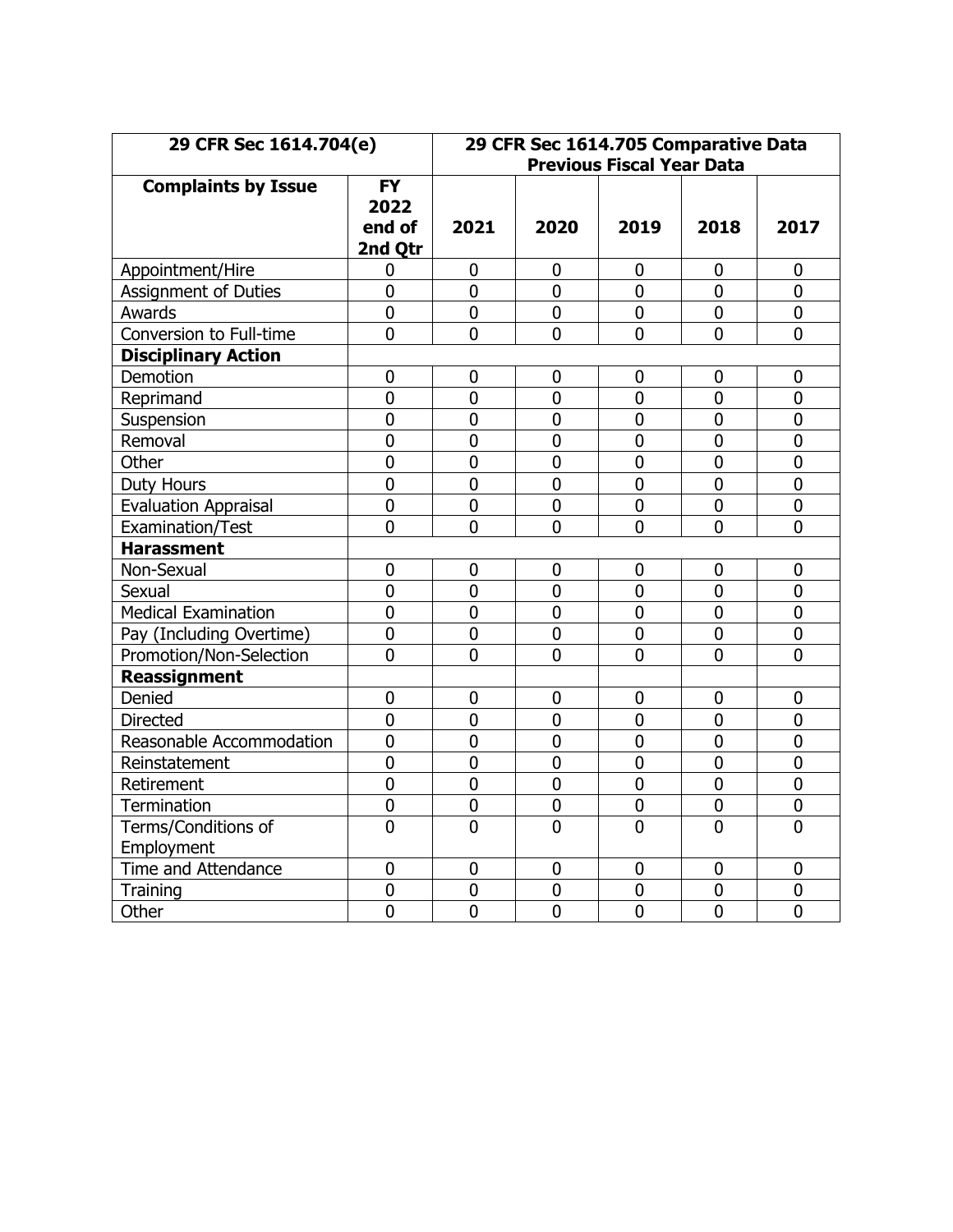| 29 CFR Sec 1614.704(f)                                                                                       | 29 CFR Sec 1614.705 Comparative Data<br><b>Previous Fiscal Year Data</b> |                     |                               |  |  |  |  |  |  |  |
|--------------------------------------------------------------------------------------------------------------|--------------------------------------------------------------------------|---------------------|-------------------------------|--|--|--|--|--|--|--|
| Processing Time " post the average length of time it<br>takes to complete each step of the process for every |                                                                          | 2021 end of 2nd Qtr |                               |  |  |  |  |  |  |  |
| complaint that is pending during any time of the then<br>fiscal year "                                       |                                                                          | <b>Number</b>       | <b>Average</b><br><b>Days</b> |  |  |  |  |  |  |  |
| Complaints pending (for any length of time) during fiscal year                                               |                                                                          |                     |                               |  |  |  |  |  |  |  |
| Average number of days in<br>investigation stage                                                             | 1614.704(f)(1)                                                           |                     | 0                             |  |  |  |  |  |  |  |
| Average number of days in final action<br>stage                                                              |                                                                          | $\mathbf{0}$        | $\overline{0}$                |  |  |  |  |  |  |  |
| All complaints pending in which<br>Hearing was not requested                                                 | 1614.704(f)(2)                                                           | $\Omega$            | 0                             |  |  |  |  |  |  |  |
| Average number of days in<br><b>Investigation Stage</b>                                                      |                                                                          | $\mathbf 0$         | $\Omega$                      |  |  |  |  |  |  |  |
| Average number of days in final action<br>stage                                                              |                                                                          | $\Omega$            | 0                             |  |  |  |  |  |  |  |
| All complaints pending in which a<br>Hearing was requested                                                   | 1614.704(f)(3)                                                           | $\Omega$            | 0                             |  |  |  |  |  |  |  |
| Time in investigation Stage                                                                                  |                                                                          | 0                   | 0                             |  |  |  |  |  |  |  |
| Time to issue Final Agency Action                                                                            |                                                                          | N                   | 0                             |  |  |  |  |  |  |  |

| 29 CFR Sec 1614.704(g)                                                     | 29 CFR Sec 1614.705 Comparative Data<br><b>Previous Fiscal Year Data</b> |      |      |      |      |      |  |
|----------------------------------------------------------------------------|--------------------------------------------------------------------------|------|------|------|------|------|--|
| <b>Complaints Dismissed by</b><br><b>Agency Pursuant to</b><br>1614.107(a) | <b>FY</b><br>2022<br>end of<br>2nd Qtr                                   | 2021 | 2020 | 2019 | 2018 | 2017 |  |
| <b>Total Complaints Dismissed</b><br>by Agency                             | 0                                                                        |      |      | 0    | 0    | 0    |  |
| Average days pending prior<br>to dismissal                                 | $\mathbf 0$                                                              |      | 0    | 0    | 0    | 0    |  |
| Total complaints withdrawn<br>by complainants                              | 0                                                                        |      | 0    | 0    | 0    | O    |  |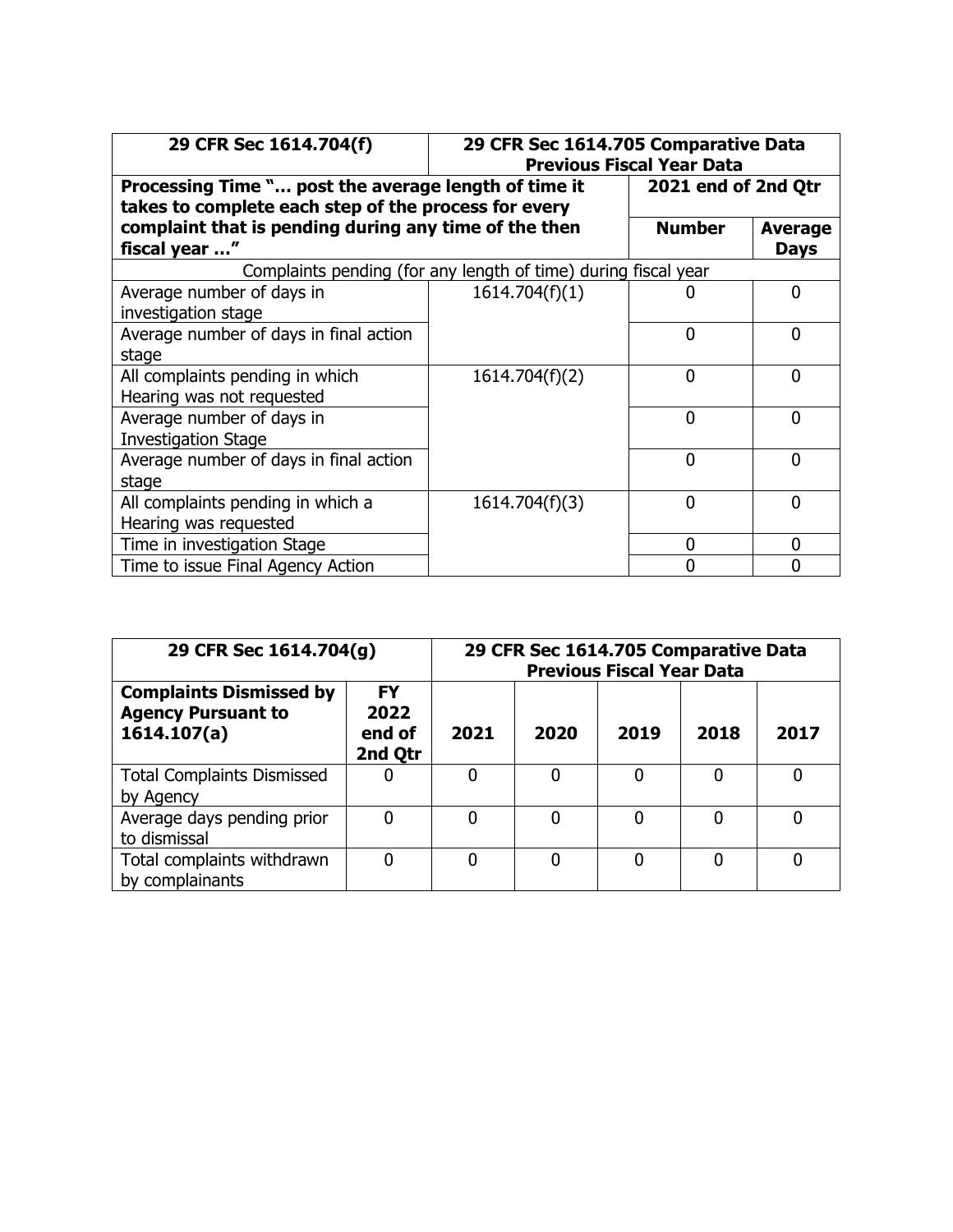| 29 CFR Sec 1614.704(h)                                                       |                                        |      | 29 CFR Sec 1614.705 Comparative Data<br><b>Previous Fiscal Year Data</b> |               |   |               |   |      |   |      |   |               |
|------------------------------------------------------------------------------|----------------------------------------|------|--------------------------------------------------------------------------|---------------|---|---------------|---|------|---|------|---|---------------|
| <b>Total Final Agency</b><br><b>Actions Finding</b><br><b>Discrimination</b> | <b>FY</b><br>2022<br>end of<br>2nd Qtr |      |                                                                          | 2021<br>2020  |   | 2019          |   | 2018 |   | 2017 |   |               |
|                                                                              | #                                      | $\%$ | #                                                                        | $\frac{0}{0}$ | # | $\frac{0}{0}$ | # | %    | # | $\%$ | # | $\frac{0}{0}$ |
| <b>Total Number Findings</b><br>704(h)(1)                                    | 0                                      |      | 0                                                                        |               | 0 |               | 0 |      | 0 |      | 0 |               |
| Without Hearing 704(h)(2)                                                    | 0                                      |      | 0                                                                        |               | 0 |               |   |      |   |      | 0 |               |
| With Hearing $704(h)(3)$                                                     |                                        |      |                                                                          |               | ი |               |   |      |   |      | 0 |               |

| 29 CFR Sec 1614.704(i)                                           |                                        |      | 29 CFR Sec 1614.705 Comparative Data<br><b>Previous Fiscal Year Data</b> |      |                |      |                |      |                |      |                |      |
|------------------------------------------------------------------|----------------------------------------|------|--------------------------------------------------------------------------|------|----------------|------|----------------|------|----------------|------|----------------|------|
| <b>Findings of</b><br><b>Discrimination Rendered</b><br>by Basis | <b>FY</b><br>2022<br>end of<br>2nd Qtr |      | 2021                                                                     |      | 2020           |      | 2019           |      | 2018           |      | 2017           |      |
|                                                                  | #                                      | $\%$ | #                                                                        | $\%$ | #              | $\%$ | #              | $\%$ | #              | $\%$ | #              | $\%$ |
| <b>Total Number Findings</b><br>704(i)(1)                        | $\overline{0}$                         |      | $\overline{0}$                                                           |      | $\overline{0}$ |      | $\overline{0}$ |      | $\overline{0}$ |      | $\mathbf{0}$   |      |
| Number Findings Rendered<br>Without Hearing 704(i)(2)            | $\Omega$                               |      | 0                                                                        |      | $\Omega$       |      | $\Omega$       |      | $\Omega$       |      | $\Omega$       |      |
| Number Findings Rendered<br>After Hearing 704(i)(3)              | $\mathbf{0}$                           |      | 0                                                                        |      | $\mathbf 0$    |      | $\overline{0}$ |      | $\overline{0}$ |      | 0              |      |
| Race                                                             | $\overline{0}$                         |      | 0                                                                        |      | 0              |      | $\mathbf 0$    |      | $\mathbf{0}$   |      | $\mathbf{0}$   |      |
| Color                                                            | 0                                      |      | 0                                                                        |      | 0              |      | $\overline{0}$ |      | $\overline{0}$ |      | $\mathbf 0$    |      |
| Religion                                                         | $\Omega$                               |      | 0                                                                        |      | $\mathbf 0$    |      | $\Omega$       |      | 0              |      | $\Omega$       |      |
| National Origin                                                  | $\overline{0}$                         |      | 0                                                                        |      | $\mathbf 0$    |      | $\overline{0}$ |      | $\overline{0}$ |      | $\overline{0}$ |      |
| Sex (include Equal Pay Act)                                      | $\overline{0}$                         |      | 0                                                                        |      | $\mathbf 0$    |      | $\overline{0}$ |      | $\mathbf 0$    |      | $\mathbf{0}$   |      |
| <b>Disability</b>                                                | $\Omega$                               |      | 0                                                                        |      | $\overline{0}$ |      | $\overline{0}$ |      | $\overline{0}$ |      | $\overline{0}$ |      |
| Age                                                              | $\overline{0}$                         |      | 0                                                                        |      | $\mathbf 0$    |      | $\overline{0}$ |      | $\overline{0}$ |      | $\overline{0}$ |      |
| Reprisal                                                         | $\mathbf 0$                            |      | 0                                                                        |      | $\mathbf 0$    |      | $\overline{0}$ |      | $\overline{0}$ |      | $\mathbf{0}$   |      |
| Non EEO                                                          | 0                                      |      | 0                                                                        |      | $\mathbf 0$    |      | 0              |      | 0              |      | $\overline{0}$ |      |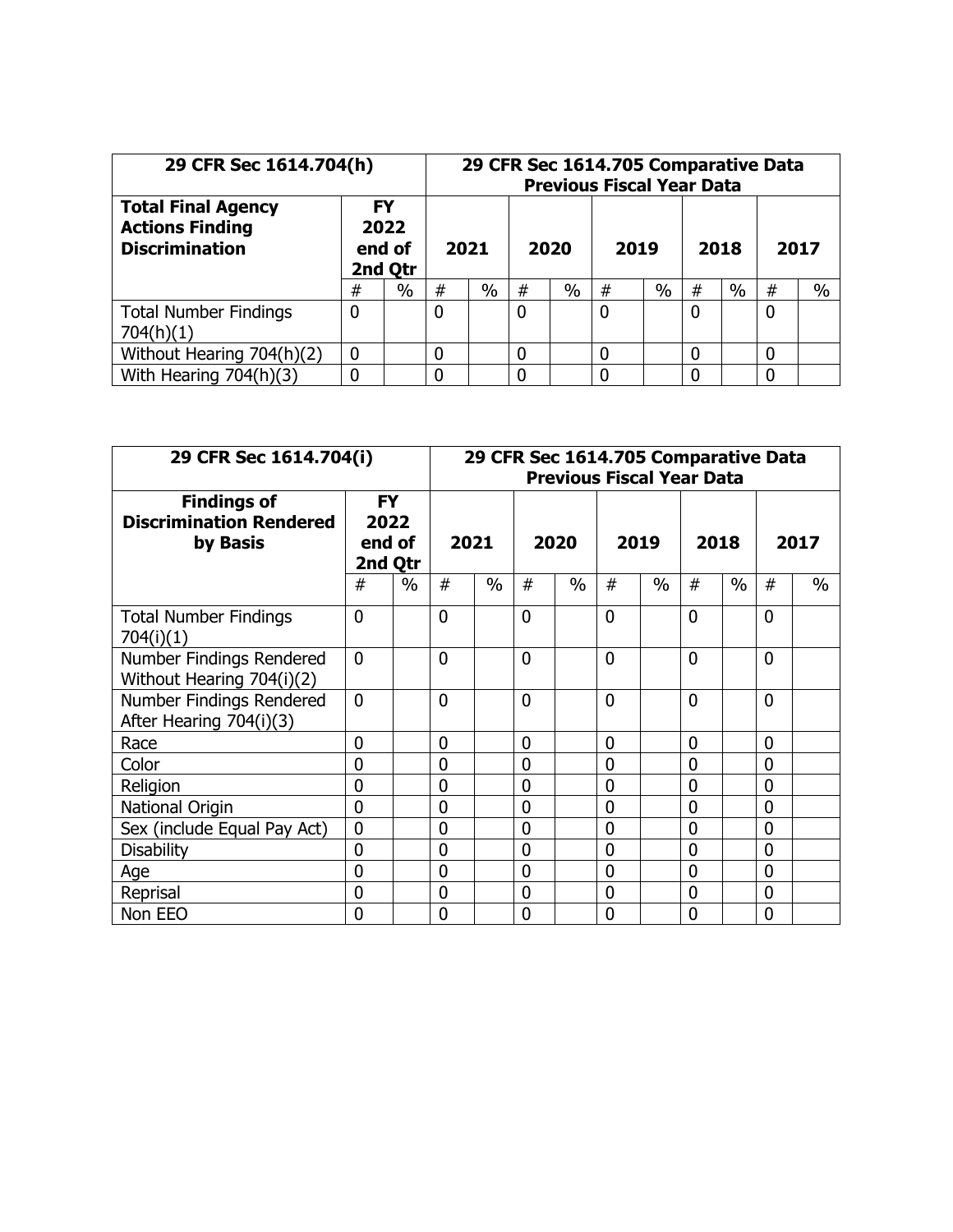| 29 CFR Sec 1614.704(j)                               |                  |                   |                  | 29 CFR Sec 1614.705 Comparative Data<br><b>Previous Fiscal Year Data</b> |                  |               |                |      |                  |      |                |      |
|------------------------------------------------------|------------------|-------------------|------------------|--------------------------------------------------------------------------|------------------|---------------|----------------|------|------------------|------|----------------|------|
| <b>Findings of</b><br><b>Discrimination Rendered</b> |                  | <b>FY</b><br>2022 |                  |                                                                          |                  |               |                |      |                  |      |                |      |
| by Issue                                             |                  | end of            | 2021             |                                                                          | 2020             |               | 2019           |      |                  | 2018 | 2017           |      |
|                                                      |                  | 2nd Qtr           |                  |                                                                          |                  |               |                |      |                  |      |                |      |
|                                                      | #                | $\frac{0}{0}$     | $\#$             | $\frac{0}{0}$                                                            | #                | $\frac{0}{0}$ | #              | $\%$ | #                | $\%$ | $\#$           | $\%$ |
| <b>Total Number Findings</b><br>704(j)(1)            | $\overline{0}$   |                   | $\overline{0}$   |                                                                          | $\overline{0}$   |               | $\overline{0}$ |      | $\mathbf 0$      |      | $\overline{0}$ |      |
| <b>Findings Without Hearing</b><br>704(j)(2)         | $\overline{0}$   |                   | $\mathbf 0$      |                                                                          | $\mathbf 0$      |               | $\mathbf 0$    |      | $\overline{0}$   |      | $\mathbf{0}$   |      |
| <b>Findings After Hearing</b><br>704(j)(3)           | $\overline{0}$   |                   | $\mathbf 0$      |                                                                          | $\mathbf 0$      |               | $\mathbf 0$    |      | $\mathbf 0$      |      | $\mathbf 0$    |      |
| Appointment/Hire                                     | $\mathbf 0$      |                   | $\mathbf 0$      |                                                                          | $\mathbf 0$      |               | $\mathbf 0$    |      | $\mathbf 0$      |      | $\mathbf 0$    |      |
| <b>Assignment of Duties</b>                          | $\overline{0}$   |                   | $\mathbf 0$      |                                                                          | $\boldsymbol{0}$ |               | 0              |      | $\overline{0}$   |      | $\mathbf 0$    |      |
| Awards                                               | $\overline{0}$   |                   | $\mathbf 0$      |                                                                          | $\mathbf 0$      |               | $\overline{0}$ |      | $\mathbf 0$      |      | 0              |      |
| Conversion to Full-time                              | $\mathbf 0$      |                   | $\mathbf 0$      |                                                                          | $\mathbf 0$      |               | $\overline{0}$ |      | $\mathbf 0$      |      | 0              |      |
| <b>Disciplinary Action</b>                           | $\overline{0}$   |                   | $\mathbf 0$      |                                                                          | $\boldsymbol{0}$ |               | $\overline{0}$ |      | $\mathbf 0$      |      | $\overline{0}$ |      |
| Demotion                                             | $\mathbf 0$      |                   | $\boldsymbol{0}$ |                                                                          | $\boldsymbol{0}$ |               | $\mathbf 0$    |      | $\mathbf 0$      |      | 0              |      |
| Reprimand                                            | $\overline{0}$   |                   | $\overline{0}$   |                                                                          | $\overline{0}$   |               | $\overline{0}$ |      | $\mathbf 0$      |      | $\mathbf{0}$   |      |
| Suspension                                           | $\mathbf 0$      |                   | $\mathbf 0$      |                                                                          | $\overline{0}$   |               | $\overline{0}$ |      | $\overline{0}$   |      | $\mathbf 0$    |      |
| Removal                                              | $\overline{0}$   |                   | $\boldsymbol{0}$ |                                                                          | $\boldsymbol{0}$ |               | $\mathbf 0$    |      | $\mathbf 0$      |      | $\mathbf 0$    |      |
| Other                                                | $\overline{0}$   |                   | $\mathbf 0$      |                                                                          | $\overline{0}$   |               | $\overline{0}$ |      | $\overline{0}$   |      | $\overline{0}$ |      |
| Duty Hours                                           | $\mathbf 0$      |                   | $\mathbf 0$      |                                                                          | $\boldsymbol{0}$ |               | $\mathbf 0$    |      | $\mathbf 0$      |      | $\mathbf 0$    |      |
| <b>Evaluation Appraisal</b>                          | $\overline{0}$   |                   | $\mathbf 0$      |                                                                          | $\mathbf 0$      |               | $\overline{0}$ |      | $\overline{0}$   |      | $\mathbf 0$    |      |
| Examination/Test                                     | $\overline{0}$   |                   | $\mathbf 0$      |                                                                          | $\boldsymbol{0}$ |               | $\overline{0}$ |      | $\overline{0}$   |      | 0              |      |
| Harassment                                           | $\mathbf 0$      |                   | $\mathbf 0$      |                                                                          | $\mathbf 0$      |               | $\overline{0}$ |      | $\mathbf 0$      |      | 0              |      |
| Non-Sexual                                           | $\overline{0}$   |                   | $\mathbf 0$      |                                                                          | $\boldsymbol{0}$ |               | $\overline{0}$ |      | $\overline{0}$   |      | $\mathbf 0$    |      |
| Sexual                                               | $\mathbf 0$      |                   | $\mathbf 0$      |                                                                          | $\mathbf 0$      |               | $\mathbf 0$    |      | $\mathbf 0$      |      | $\mathbf 0$    |      |
| <b>Medical Examination</b>                           | $\overline{0}$   |                   | $\mathbf 0$      |                                                                          | $\mathbf 0$      |               | $\mathbf 0$    |      | $\mathbf 0$      |      | $\mathbf 0$    |      |
| Pay (Including Overtime)                             | $\overline{0}$   |                   | $\mathbf 0$      |                                                                          | $\overline{0}$   |               | $\overline{0}$ |      | $\mathbf 0$      |      | $\mathbf 0$    |      |
| Promotion/Non-Selection                              | $\mathbf 0$      |                   | $\boldsymbol{0}$ |                                                                          | $\boldsymbol{0}$ |               | $\mathbf 0$    |      | $\boldsymbol{0}$ |      | $\mathbf 0$    |      |
| Reassignment                                         | $\overline{0}$   |                   | $\overline{0}$   |                                                                          | $\overline{0}$   |               | $\overline{0}$ |      | $\overline{0}$   |      | $\overline{0}$ |      |
| Denied                                               | 0                |                   | $\mathbf 0$      |                                                                          | $\mathbf 0$      |               | $\mathbf 0$    |      | $\mathbf 0$      |      | $\mathbf 0$    |      |
| Directed                                             | $\mathbf 0$      |                   | $\boldsymbol{0}$ |                                                                          | $\boldsymbol{0}$ |               | $\mathbf 0$    |      | $\boldsymbol{0}$ |      | $\mathbf 0$    |      |
| Reasonable Accommodation                             | $\mathbf 0$      |                   | $\mathbf 0$      |                                                                          | $\mathbf 0$      |               | $\pmb{0}$      |      | $\mathbf 0$      |      | $\mathbf 0$    |      |
| Reinstatement                                        | $\boldsymbol{0}$ |                   | $\mathbf 0$      |                                                                          | $\mathbf 0$      |               | $\mathbf 0$    |      | $\mathbf 0$      |      | $\mathbf 0$    |      |
| Retirement                                           | $\mathbf 0$      |                   | $\mathbf 0$      |                                                                          | $\mathbf 0$      |               | $\mathbf 0$    |      | $\mathbf 0$      |      | $\mathbf 0$    |      |
| Termination                                          | $\mathbf 0$      |                   | $\pmb{0}$        |                                                                          | $\boldsymbol{0}$ |               | 0              |      | $\boldsymbol{0}$ |      | $\pmb{0}$      |      |
| Terms/Conditions of                                  | $\overline{0}$   |                   | $\mathbf 0$      |                                                                          | $\mathbf 0$      |               | $\mathbf 0$    |      | $\mathbf 0$      |      | $\mathbf{0}$   |      |
| Employment                                           |                  |                   |                  |                                                                          |                  |               |                |      |                  |      |                |      |
| Time and Attendance                                  | $\mathbf 0$      |                   | $\mathbf 0$      |                                                                          | $\mathbf 0$      |               | $\mathbf 0$    |      | $\mathbf 0$      |      | $\mathbf 0$    |      |
| Training                                             | $\mathbf 0$      |                   | $\boldsymbol{0}$ |                                                                          | $\bf{0}$         |               | $\mathbf 0$    |      | $\pmb{0}$        |      | $\mathbf 0$    |      |
| Other                                                | $\mathbf 0$      |                   | $\mathbf 0$      |                                                                          | $\mathbf 0$      |               | $\mathbf 0$    |      | $\mathbf 0$      |      | $\mathbf 0$    |      |